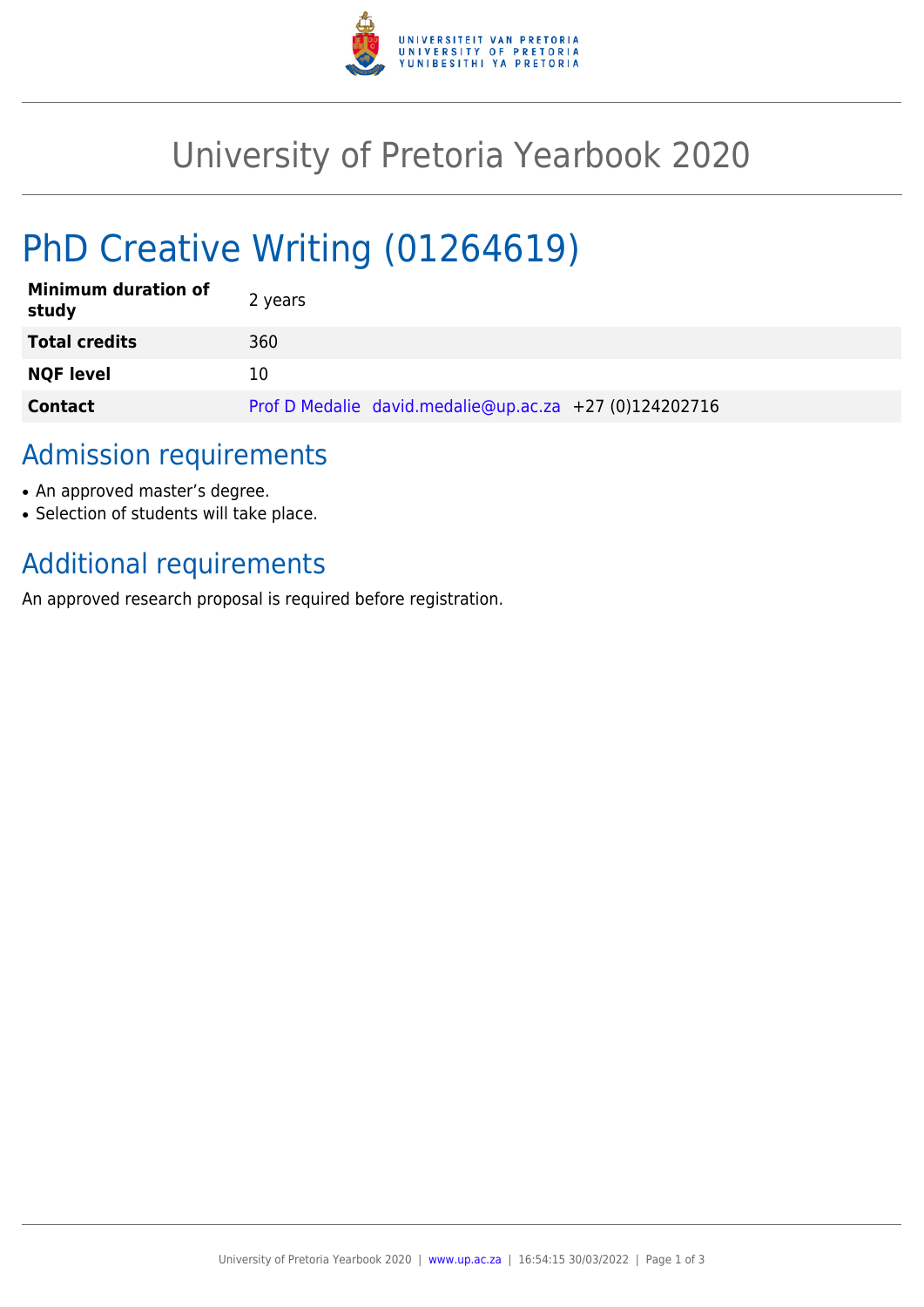

### Curriculum: Year 1

**Minimum credits: 360**

#### **Core modules**

[Thesis: Creative writing 990](https://www.up.ac.za/mechanical-and-aeronautical-engineering/yearbooks/2020/modules/view/KSK 990) (KSK 990) - Credits: 360.00